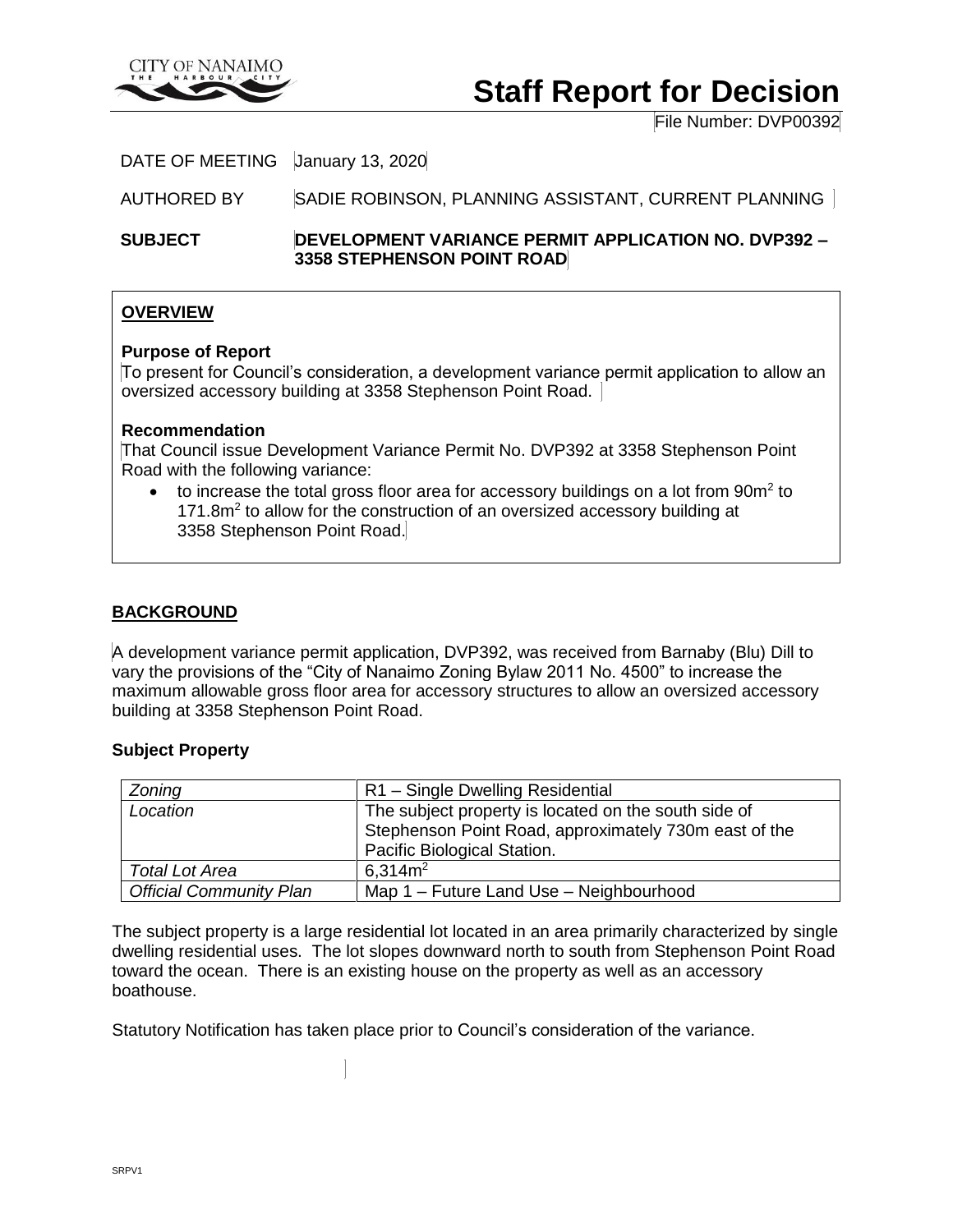

# **DISCUSSION**

# **Proposed Development**

The proposed development is a two-storey accessory building containing a secondary suite on the upper floor (90m<sup>2</sup> in floor area) and unenclosed storage space on the lower level (81.8m<sup>2</sup>), with a combined gross floor area of  $171.8m<sup>2</sup>$ . The accessory structure will be within the allowable height of 7m. There is an existing boathouse on the property to be removed prior to the framing inspection of the proposed accessory building.

## **Proposed Variance**

## *Maximum Gross Floor Area for Accessory Buildings*

The maximum gross floor area of all accessory buildings permitted on an R1-zoned lot is not to exceed 13% of the lot size (in this case 820 m<sup>2</sup>), or a gross floor area of 90m<sup>2</sup>, whichever is lesser. The proposed gross floor area of all accessory buildings on the subject property will be 171.8 $m^2$ ; a proposed variance of 81.8 $m^2$ . The proposed 171.8 $m^2$  accessory building is approximately 3% of the subject property's lot size.

The gross floor area of the secondary suite within the proposed accessory building will not exceed the allowable floor area  $(90m^2)$ , and will be located above an unenclosed storage area. The unenclosed storage area is designed to maximize storage needs and ease of access. Since the proposed accessory structure has a total gross floor area of greater than  $90m^2$ , a variance is required. The secondary suite will not have internal access to the storage area, and the footprint of the building will not exceed 90m<sup>2</sup>. The proposal will not exceed the allowable lot coverage or height for accessory structures, and all setbacks will be met. Despite the increase in allowable total gross floor area, the proposed building would still function as accessory to the existing principal dwelling. The proposed accessory building is downhill from the road and separated from neighbours. No negative impact on adjacent properties is anticipated.

Staff support the proposed variance.

## **SUMMARY POINTS**

- Development Variance Permit No. DVP392 proposes a variance to increase the maximum gross floor area of accessory structures within the subject property to permit an over-sized accessory building.
- The requested variance is not anticipated to negatively impact adjacent properties.
- Staff support the proposed variance.